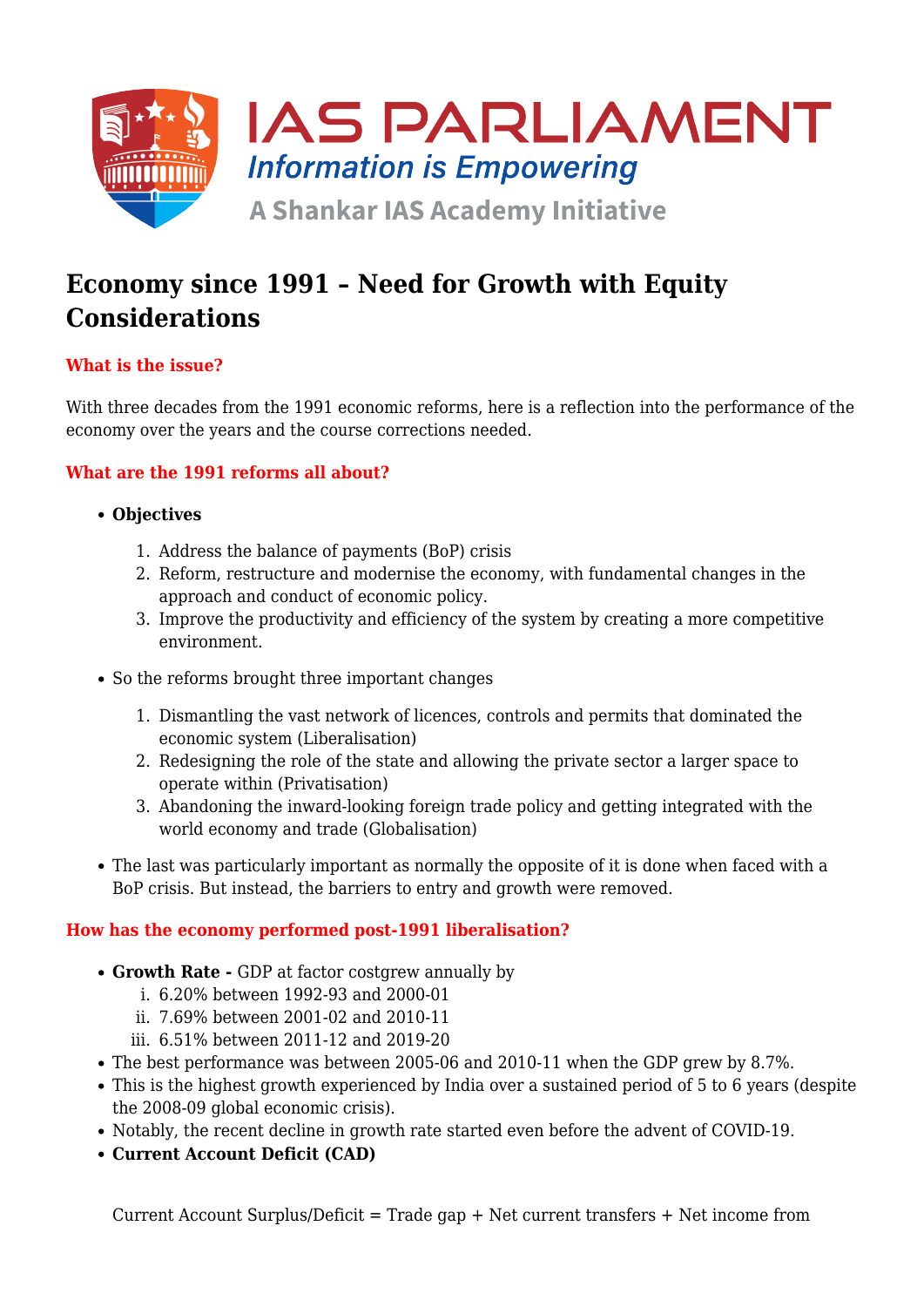- Simply, CAD is the shortfall between the money flowing in on exports, and the money flowing out on imports.
- A rising CAD shows that the country is becoming **uncompetitive** and the investment climate is getting weak.
- The key changes made in this regard in 1991 were:
	- 1. opening up of the external sector, which included liberal trade policy
	- 2. market determined exchange rate
	- 3. liberal flow of external resources
- Post-reforms period witnessed
	- i. a small Current Account Deficit in most of the years
	- ii. a small surplus in three years
	- iii. exceptions in 2011-12 and 2012-13 as CAD exceeded 4%, but was taken care of quickly
- Foreign exchange reserves showed a substantial increase and has touched \$621 billion (August 2021).
- But India still has a high merchandise trade deficit, which is offset to a large extent by the surplus in services.
- **Poverty ratio**  The post-reform period up to 2011-12 saw a significant reduction in poverty ratio.
- The factors were faster growth supplemented by appropriate poverty reduction programmes [Rural Employment Guarantee Scheme, Extended Food Security Scheme].
- As estimated by the erstwhile Planning Commission using the Tendulkar expert group methodology, the overall poverty ratio –
	- i. came down from 45.3% in 1993-94 to 37.2% in 2004-05
	- ii. further down to 21.9% in 2011-12
- But with a decline in growth rate since 2011-12 and a negative growth in 2020-21, the poverty rate may have increased.

## **What is the priority now?**

- The progressive decline of the growth rate since 2011 is largely driven by the decline in investment rate (5 percentage points since 2010-11).
- While growth is driven by investment and reforms do provide a natural climate for investment, real growth **requires more than reforms**.
- It should take into account the influence of the non-economic factors such as social cohesion and equity.

## **What should the approach from now on be?**

- Focussing on reform agenda which is incremental in character, supplemented by a careful nurturing of the investment climate.
- Identifying the sectors which need reforms for a competitive environment and improved performance efficiency.
- A relook at the financial system, power sector and governance, with Centre and States being joint partners in this.
- Increased focus on social sectors such as health and education in terms of government performance.